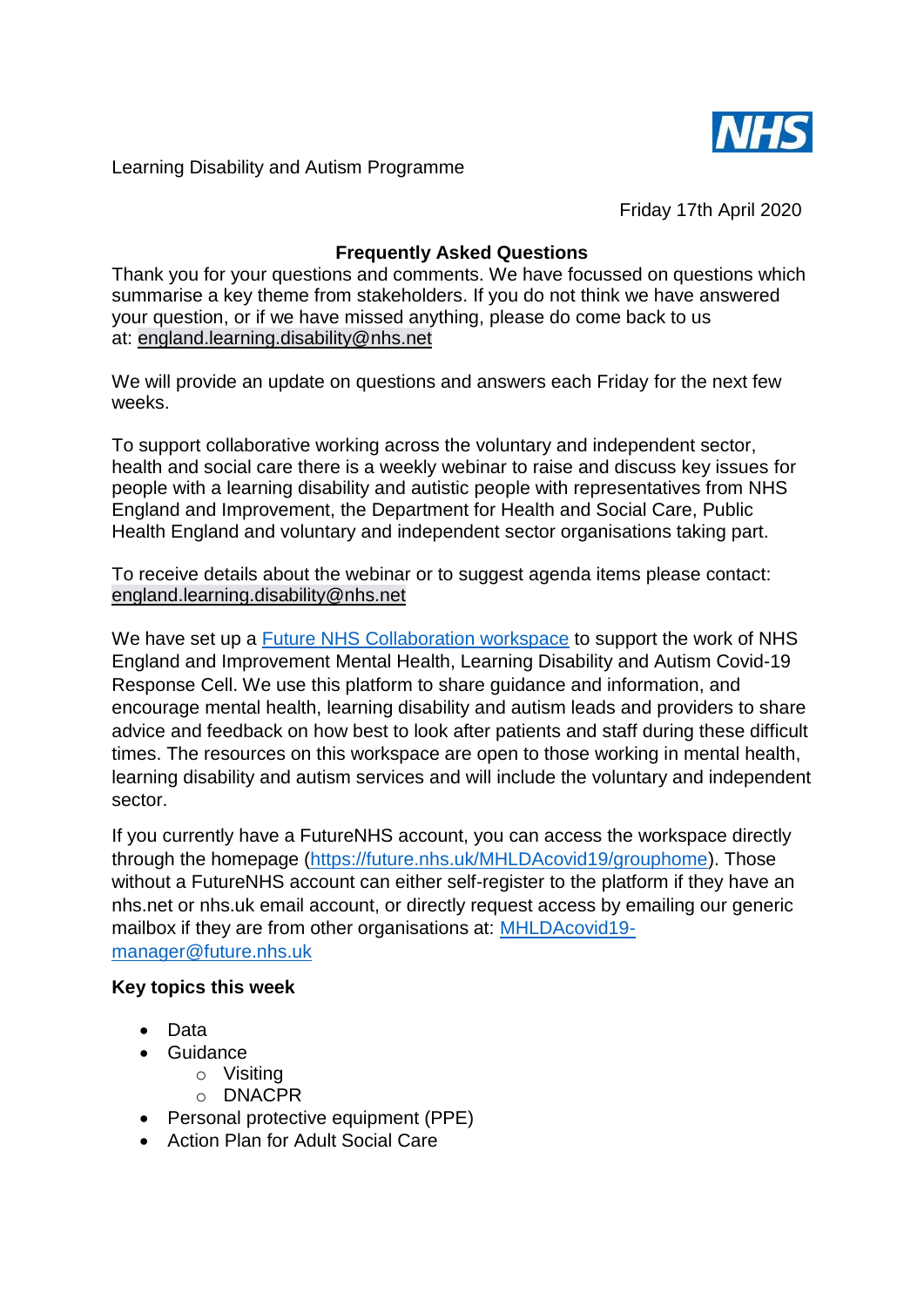Links to all resources mentioned in the FAQs can be found at the end in Links to published guidance and resources.

# **DNACPR**

We are re-sending the following letters to GPs via our primary care bulletin to reinforce our position on DNACPR:

• Signed by Claire Murdoch, Dr [Roger Banks and Dr Nikki Kinani](https://www.england.nhs.uk/coronavirus/wp-content/uploads/sites/52/2020/04/C0166-Letter-DNACPR.pdf) [Signed by Ruth May and Professor Steve Powis](https://www.england.nhs.uk/coronavirus/wp-content/uploads/sites/52/2020/04/maintaining-standards-quality-of-care-pressurised-circumstances-7-april-2020.pdf)

### **Personal protective equipment (PPE)**

The guidance on PPE in health and social care has been updated and includes a new explanatory table about the use of PPE. Direct care involves activities where there will be close contact with the person (such as feeding or bathing) but activities where social distancing could be applied (such as placing a drink in front of the person) would not be.

Direct Payment employers can approach their Local Resilience Forum (LRFs) for PPE supplies. LRFs are prioritising delivery to key frontline workers according to local need.

#### **Action Plan for Adult Social Care**

The Covid-19 action plan for adult social care was published on 15 April and the link is below.

The Covid-19 action plan for adult social care provides guidance to Local Authorities on their legal obligations to provide advocacy services and the application of mental capacity legislation in the context of Covid-19.

# **Resources by the National Autistic Society**

The National Autistic Society have been commissioned by DHSC to work with PHE and NHS England to produce COVID-19 resources for autistic people. The resources include;

- Advice on staying at home
- Guidance on protecting people most likely to get very ill from coronavirus (shielding)
- Keeping away from other people

# **Data**

.

Donna Glover of Public Health England provided an outline of the approach PHE are planning to develop to look at all available data that gives insights into the impact of COVID-19 on the health of people with learning disabilities. This work will be across organisations and will be done in close collaboration with NHS England and Improvement.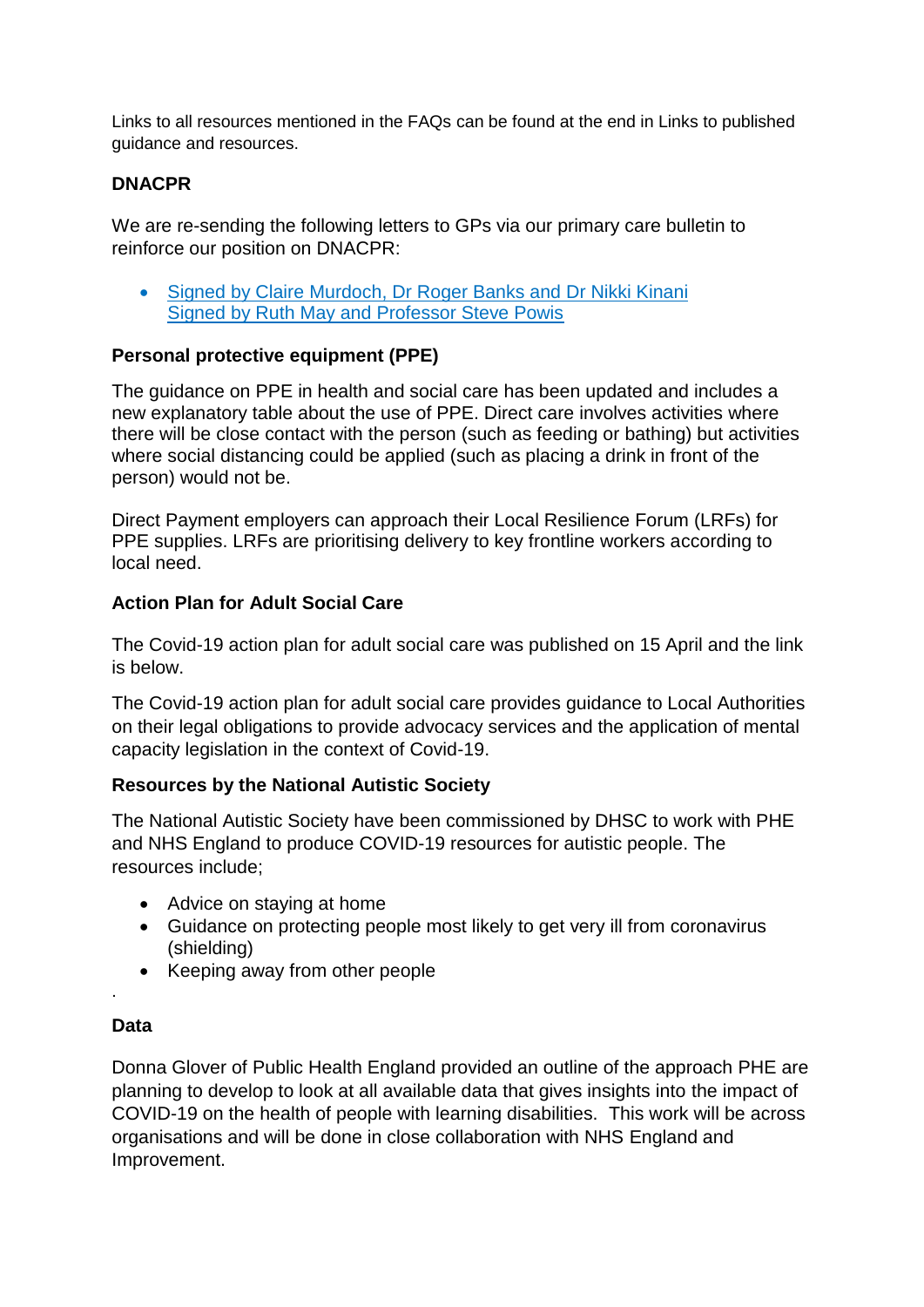# **Staff Sickness**

Skills for Care have produced a summary about the impact of COVID-19 on the adult social care workforce. Key findings;

- On average, the providers reported **25% of their workforce was currently unable to work due to covid related issues.** The most common reason being self-isolation due to symptoms or living with someone with symptoms (10%). Other workers were absent due to concerns about catching the virus (6%), shielding (4%) or due to childcare issues (5%).
- **34% of providers reported they urgently needed more staff** with a further 42% anticipating they'd need more staff in the coming months
- The majority of providers reported that most of their staff (but not all) were receiving key worker exemption allowing them to keep their children at school.
- 39% of providers noted an increase in applications and 54% were taking on temporary staff. There was little evidence of a reduction in the quality of applicants yet.
- 36% of providers also noted volunteers coming forward although many (49%) were not sure how best to utilise them yet.

### **Is there anything that could be done to make it easier for those caring for loved ones at home who aren't on the shielded list? Eg getting shopping slots, meds delivered.**

The Government has launched an online service to help people who feel vulnerable because of coronavirus. It will make it quicker and easier for people to find guidance and information relevant to them, and signpost onto services that may be relevant. This can be found at [https://www.gov.uk/find-coronavirus-support.](https://www.gov.uk/find-coronavirus-support)

The NHS Volunteer Responders programme is available to help support people who are not shielding but are vulnerable for wider reasons including frailty, disability, pregnancy or social vulnerability. Community response volunteers provide help with collecting shopping, medication or other essential supplies for someone who is selfisolating, and delivering these supplies to their home.

As outlined in the Covid-19 action plan for adult social care, we will also be asking local commissioners and providers to provide letters enabling unpaid carers to identify themselves and their needs so these can be more easily met by retailers and others.

# **Hot topics for future webinars**

- Practical support for unpaid carers
- Concerns about alleged increase use of restrictive practice and medication
- The role of learning disability liaison nurses
- Maintaining physical health during COVID-19